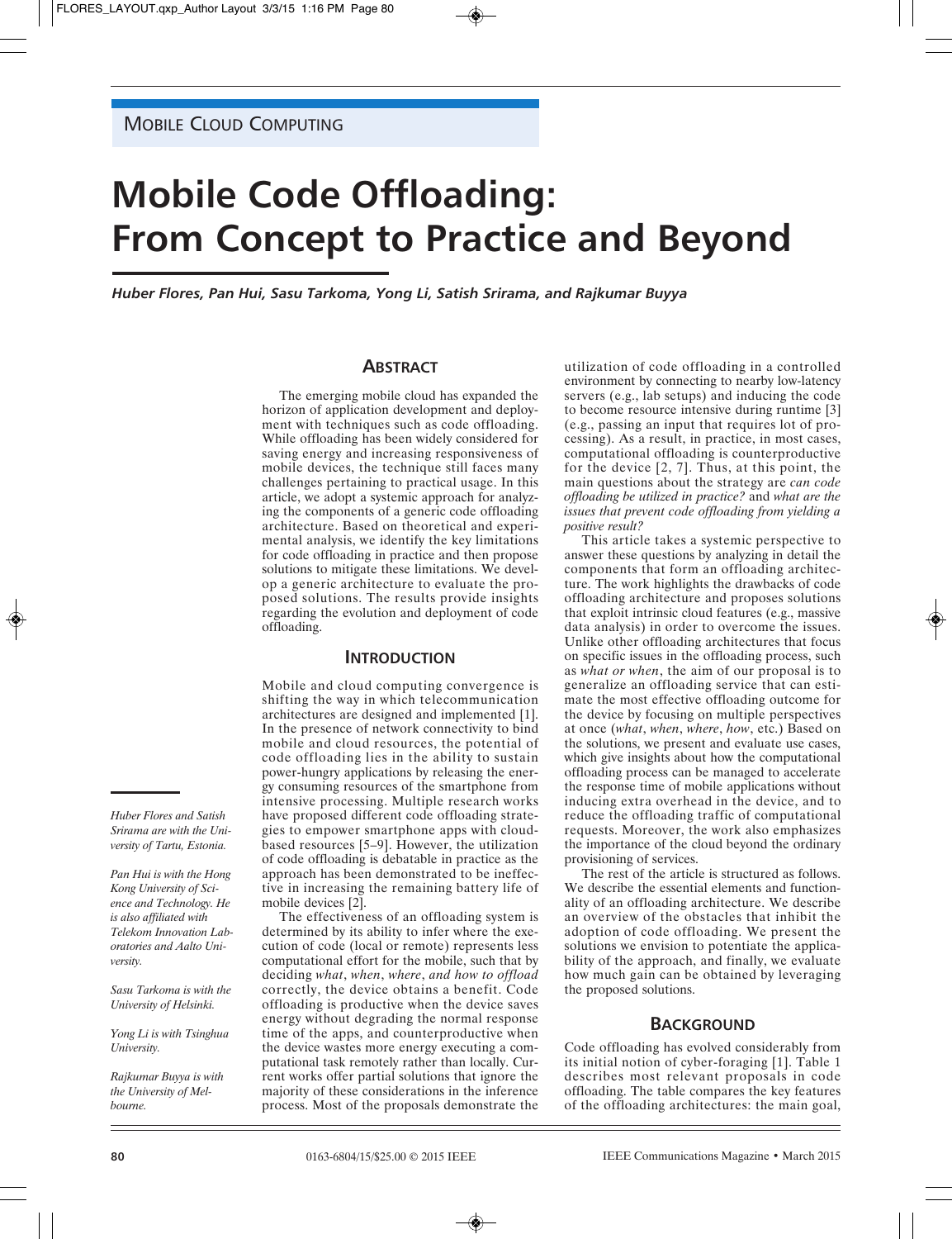|                      | Code offloading strategies                       |                       |                                               |                                                 | <b>Mobile perspective</b>                                                            | Cloud perspective                                                                                                    |
|----------------------|--------------------------------------------------|-----------------------|-----------------------------------------------|-------------------------------------------------|--------------------------------------------------------------------------------------|----------------------------------------------------------------------------------------------------------------------|
| Framework            | Main goal                                        | Code<br>profiler      | Offloading<br>adaptation<br>context           | Offloading<br>characterization                  | <b>Applications effect</b>                                                           | Features exploited<br>(Besides server)                                                                               |
| <b>MAUI</b> [5]      | Energy saving                                    | Manual<br>annotations | Mobile<br>(what, when)                        | None                                            | Low resource consumption,<br>Increased performance                                   | None                                                                                                                 |
| CloneCloud<br>[6]    | Transparent<br>code migration                    | Automated<br>process  | Mobile<br>(what, when)                        | None                                            | Accelerate<br>responsiveness                                                         | <b>None</b>                                                                                                          |
| ThinkAir [8]         | Scalability                                      | Manual<br>annotations | Mobile + Cloud<br>(what, when,<br>how)        | None                                            | Increased performance                                                                | Dynamic allocation and<br>destruction of VMs                                                                         |
| COMET <sup>[9]</sup> | Transparent<br>code migration<br>(DSM)           | Automated<br>process  | Mobile<br>(what, how)                         | None                                            | Average speed gain<br>$2.88\times$                                                   | None                                                                                                                 |
| <b>EMCO</b> [10]     | Energy saving,<br>Scalability<br>(Multi-tenancy) | Automated<br>process  | Mobile + cloud<br>(what, when,<br>where, how) | Based on<br>historical<br>crowdsourcing<br>data | Based on context (Low<br>resource consumption,<br>increased responsiveness,<br>etc.) | Dynamic allocation and<br>destruction of VMs, Big<br>data processing,<br>Characterization-based<br>utility computing |

**Table 1.** Code offloading approaches from the mobile and cloud perspectives.

how code is profiled, the adaptation context, the characterization of the offloading process, and how code offloading is exploited from the mobile and cloud perspectives. From the table, the main goal defines the actual benefit of using the associated framework. The mechanism used to profile code provides information about the flexibility and integrability of the system. The adaptation context specifies the considerations taken by the system to offload. The characterization means whether the offloading system has a priori knowledge or not about the effects of code offloading for the components of the system. Finally, the exploitation highlights the mobile benefits obtained from going cloudaware, and the features of the cloud that are leveraged to achieve those benefits. Moreover, we can also observe that currently, most of the effort has been focused on providing the device with an offloading logic based on its local context. To gain an understanding of the actual benefits and functionality of code offloading, we described the key properties of an offloading architecture.

#### **CODE OFFLOADING**

Offloading is the opportunistic process that relies on remote servers to execute code delegated by a mobile device. In this process, the mobile is granted the local decision logic to detect resource-intensive portions of code, such that in the presence of network communication, the mobile can estimate where the execution of code will require less computational effort (remote or local), which leads the device to save energy [9]. The evaluation of the code requires consideration of different aspects, for instance, *what code to offload* (e.g., method name); *when to offload* (e.g., round-trip times thresholds); *where to offload* (e.g., type of cloud server); *how to offload* (e.g., split code into *n* processes); and so on. Most of the proposals in the field do not cover all these aspects; thus, we describe a basic



Figure 1. A code offloading architecture: components and functionalities.

offloading architecture, which is shown in Fig. 1. The architecture consists of two parts, a client and a server. The client is composed of a code profiler, system profilers, and a decision engine. The server contains the surrogate platform to invoke and execute code. Each component is described below.

The *code profiler* is in charge of determining *what to offload*. Thus, portions (*C*) of code — *Method, Thread*, or *Class* — are identified as offloading candidates (OCs). Code partitioning requires the selection of the code to be offloaded. Code can be partitioned through a diversity of strategies; for instance, a software developer can explicitly select the code that should be offloaded using special static annotations [5] (e.g., *@Offloadable*, *@Remote*). Other strategies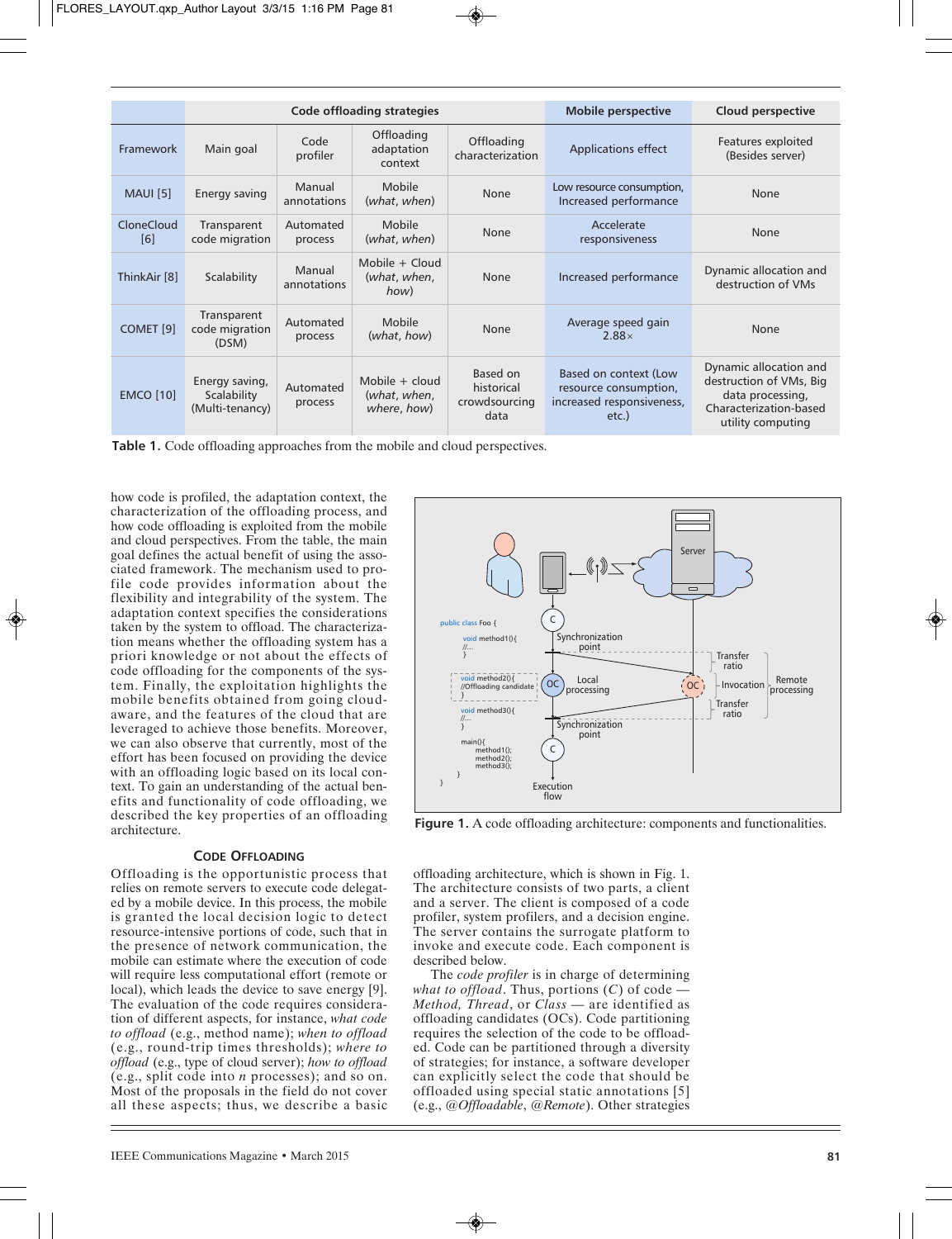*Annotations can cause poor flexibility to execute the app in different mobile devices. Similarly, automated strategies are shown to be ineffective and require major lowlevel modifications in the core system of the mobile platform, which may lead to privacy and security issues.*

analyze the code implicitly during runtime by an automated mechanism [6]. Thus, once the application is installed in the device, the mechanism selects the code to be offloaded. In order to estimate whether or not a portion of code is intensive, the mechanism implements strategies such as static analysis and history traces. Automated mechanisms are preferable over static ones as they can adapt the code to be executed in different devices. Thus, automated mechanisms overcome the problem of brute force development in code offloading, which consists of adapting the application every time it is installed in a different device.

*System profilers* are responsible for monitoring multiple parameters of the smartphone, such as available bandwidth, data size to transmit, and energy to execute the code. These parameters influence *when to offload* to the cloud. Conceptually, the offloading process is optional, and should take place when the effort required by the mobile to execute the OC is lower in the case of remote invocation than local execution. Otherwise, offloading is not encouraged as excessive amount of energy and time is consumed in transmission of data to the cloud.

The *decision engine* is a reasoner that infers *when to offload* to the cloud. The engine retrieves the data obtained by the system and code profilers, and applies certain logic over them (linear programming, fuzzy logic, Markov chains, etc.) such that the engine can measure whether or not the handset obtains a concrete benefit from offloading to the cloud. If the engine infers a positive outcome, the mechanism to offload is activated, and the code is invoked remotely; otherwise, the code is executed locally. A mobile offloads to the cloud in a transfer ratio that depends on the size of the data and the available bandwidth [4]. Usually, when code offloading is counterproductive for the device, it is due to a wrong inference process, which is inaccurate based on the scope of observable parameters that the system profilers can monitor [7].

The *surrogate platform* is the remote server located in proximity of the device or in the cloud, which contains the environment to execute the intermediate code sent by the mobile (e.g., Android-x86). The remote invocation tends to accelerate the execution of code as the processing capabilities of the surrogate are higher than those of most smartphones, which is translated into higher app responsiveness for the mobile user.

# **CHALLENGES AND TECHNICAL PROBLEMS**

Computational offloading for smartphones has not changed drastically from its core principles [3]. However, the effectiveness of its implementation in practice shows it to be mostly unfavorable for the device outside controlled environments. In fact, the utilization of code offloading in real scenarios proves to be mostly negative [7], which means that the device spends more energy in the offloading process than the actual energy that is saved. As a consequence, the technique is far from being adopted in the

design of future mobile architectures. Our goal is to highlight the challenges and obstacles in deploying code offloading. The issues are described below.

*Inaccurate Code Profiling* — Code profiling is one of the most challenging problems in an offloading system, as the code has non-deterministic behavior during runtime, which means that it is difficult to estimate the running cost of a piece of code considered for offloading. A portion of code becomes intensive based on factors [7] such as the user input that triggers the code, type of device, execution environment, available memory, and CPU. Moreover, once code is selected as *OC*, it is also influenced by many other parameters of the system that come from multiple levels of granularity (e.g., communication latency, data size transferred). As a result, code offloading suffers from a sensitive trade-off that is difficult to evaluate; thus, code offloading can be productive or counterproductive for the device. Most of the proposals in the field are unable to capture runtime properties of code, which makes them ineffective in real scenarios.

*Integration Complexity* — The adaptation of code offloading mechanisms within the mobile development life cycle depends on how easily the mechanisms are integrated and how effective the approach is in releasing the device from intensive processing. However, implementation complexity does not necessarily correlate with effective runtime usage. In fact, some of the drawbacks that make code offloading fail are introduced at development stages; for example, in the case of code partitioning, which relies on the expertise of the software developer, portions of code are annotated statically, which may cause unnecessary code offloading that drains energy. Moreover, annotations can cause poor flexibility to execute the app in different mobile devices. Similarly, automated strategies are shown to be ineffective and require major lowlevel modifications in the core system of the mobile platform, which may lead to privacy and security issues.

*Dynamic Configuration of the System* — Next generation mobile devices and the vast computational choices in the cloud ecosystem make the offloading process a complex task, as depicted in Fig. 2a. Although savings in energy can be achieved by releasing the device from intensive processing, a computational offloading request requires meeting the requirements of a user's satisfaction and experience, which is measured in terms of responsiveness of the app. Consequently, in the offloading decision, a smartphone has to consider not just potential savings in energy, but also has to ensure that the acceleration in the response time of the request will not decrease. This is an evident issue as the computational capabilities of the latest smartphones are comparable to some servers running in the cloud. For instance, consider two devices, Samsung Galaxy S (i9000) and Samsung Galaxy S3 (i9300), and two Amazon instances, m1.xlarge and c3.2xlarge. In terms of mobile application performance, offloading intensive code from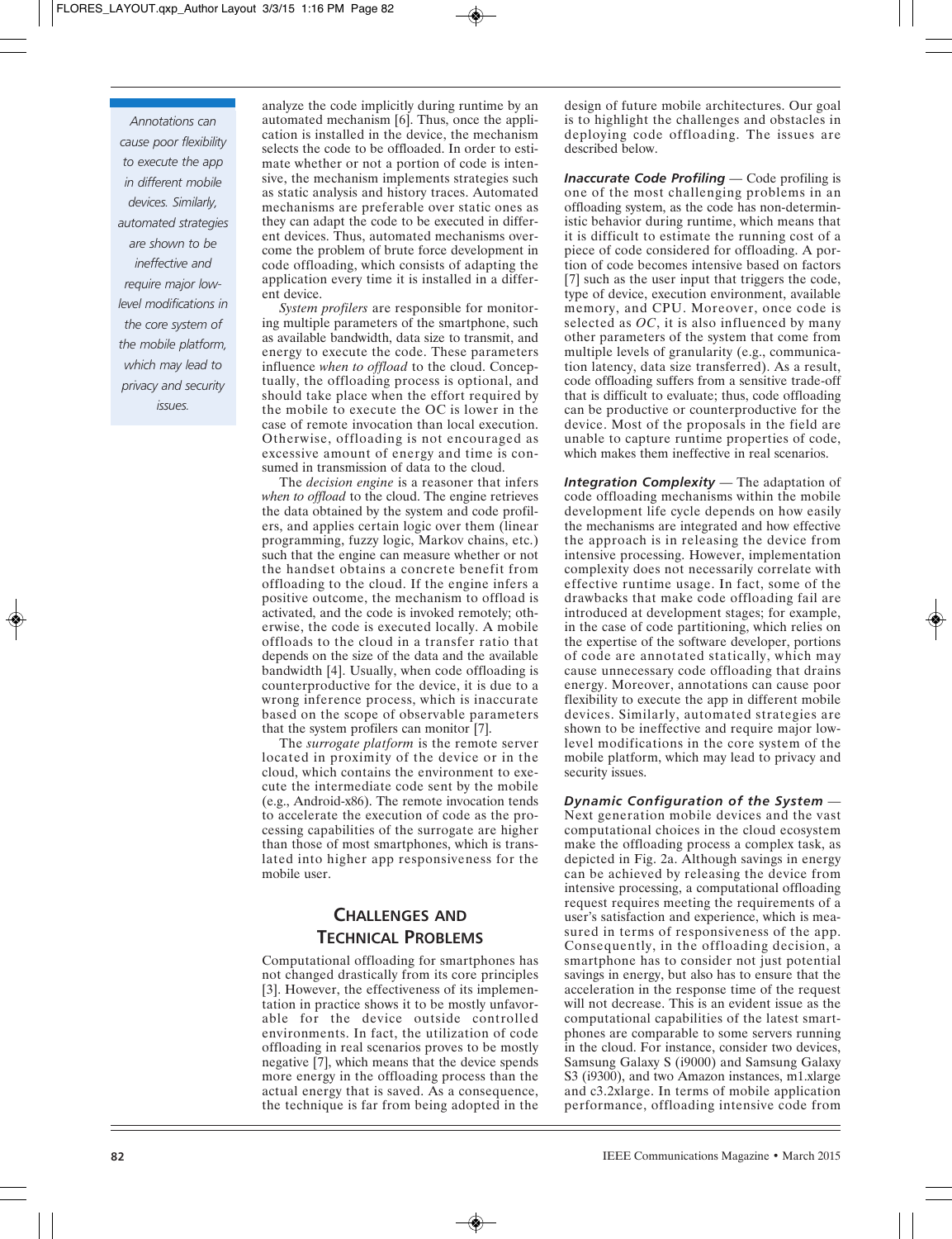

**Figure 2.** a) Characterization of the offloading process that considers smartphone diversity and the vast cloud ecosystem; b) acceleration of a code offloading request via pre-cached results.

i9000 to m1.xlarge increases the responsiveness of a mobile application at comparable rates to an i9300. However, offloading from i9300 to m1.xlarge does not provide the same benefit. Thus, to increase responsiveness it is necessary to offload from i9300 to c3.2xlarge (refer to results later). It is important to note, however, that constantly increasing the capabilities of the back-end does not always speed up the execution of code exponentially, as in some cases, the execution of code depends on how the code is written; for example, code is parallelizable for execution into multiple CPU cores (parallel offloading) or distribution into large-scale graphics processing units (GPU offloading).

*Offloading Scalability and Offloading as a* **Service** — Typically, in a code offloading system, the code of a smartphone app must be located in both the mobile and server as in a remote invocation, a mobile sends to the server, not the intermediate code, but the data to reconstruct that intermediate representation such that it can be executed. As a result, an offloading system requires the surrogate to have a similar execution environment as the mobile. To counter this problem, most of the offloading systems propose relying on the virtualization of the entire mobile platform in a server (Android-x86, .Net framework, etc.), which tends to constrain the CPU resources and slows down performance. The reason is that a mobile platform is not developed for large-scale service provisioning. As a result, offloading architectures are designed to support one user at a time, in other words, one server for each mobile [8, 11]. This restrains the features of the cloud for multi-tenancy and utility computing. Moreover, while a cloud vendor provides the mechanisms to scale service-oriented architectures (SOAs) [12] on demand, such as Amazon autoscale, it does not provide the means to adapt such strategies to a computational offloading system as the requirements to support code offloading are different. The requirements of a code offloading system are

based on the perception that the user has of the response time of the app. The main insight is that a request should increase or maintain a certain quality of responsiveness when the system handles heavy loads of computational requests. Thus, a code offloading request cannot be treated indifferently. The remote invocation of a method has to be monitored under different systems' throughput to determine the limits of the system to not exceed the maximum number of invocations that can be handled simultaneously without losing quality of service. Furthermore, from a cloud point of view, allocation of resources cannot occur indiscriminately based on the processing capabilities of the server as the use of computational resources is associated with a cost. Consequently, the need for policies for code offloading systems are necessary considering both the mobile and the cloud.

# **MOBILE CROWDSOURCING FOR COMPUTATIONAL OFFLOADING: VISION**

Despite the large amount of related works  $[5-11]$ , the instrumentalization of apps alone is insufficient to adopt computational offloading in the design of mobile systems that rely on the cloud. Computational offloading in the wild can impose more computational effort on the mobile rather than reduce processing load [2]. In contrast to existing works, we overcome the limitations of computational offloading in practice by analyzing how a particular smartphone app behaves in a community of devices [7]. Computational crowdsourcing strategies are viable solutions to understand potential problems in software applications with high accuracy (bugs, leaks, etc.). The main advantage of relying on a community is to capture the diversity of cases in which an applications works. Our fine-grained framework at code level is inspired by the coarsegrained solution Carat [13], which attempts to

*From a cloud point of view, allocation of resources cannot occur indiscriminately based on processing capabilities of the server as the use of computational resources is associated with a cost. Consequently, the need for policies for code offloading systems are necessary considering both the mobile and the cloud.*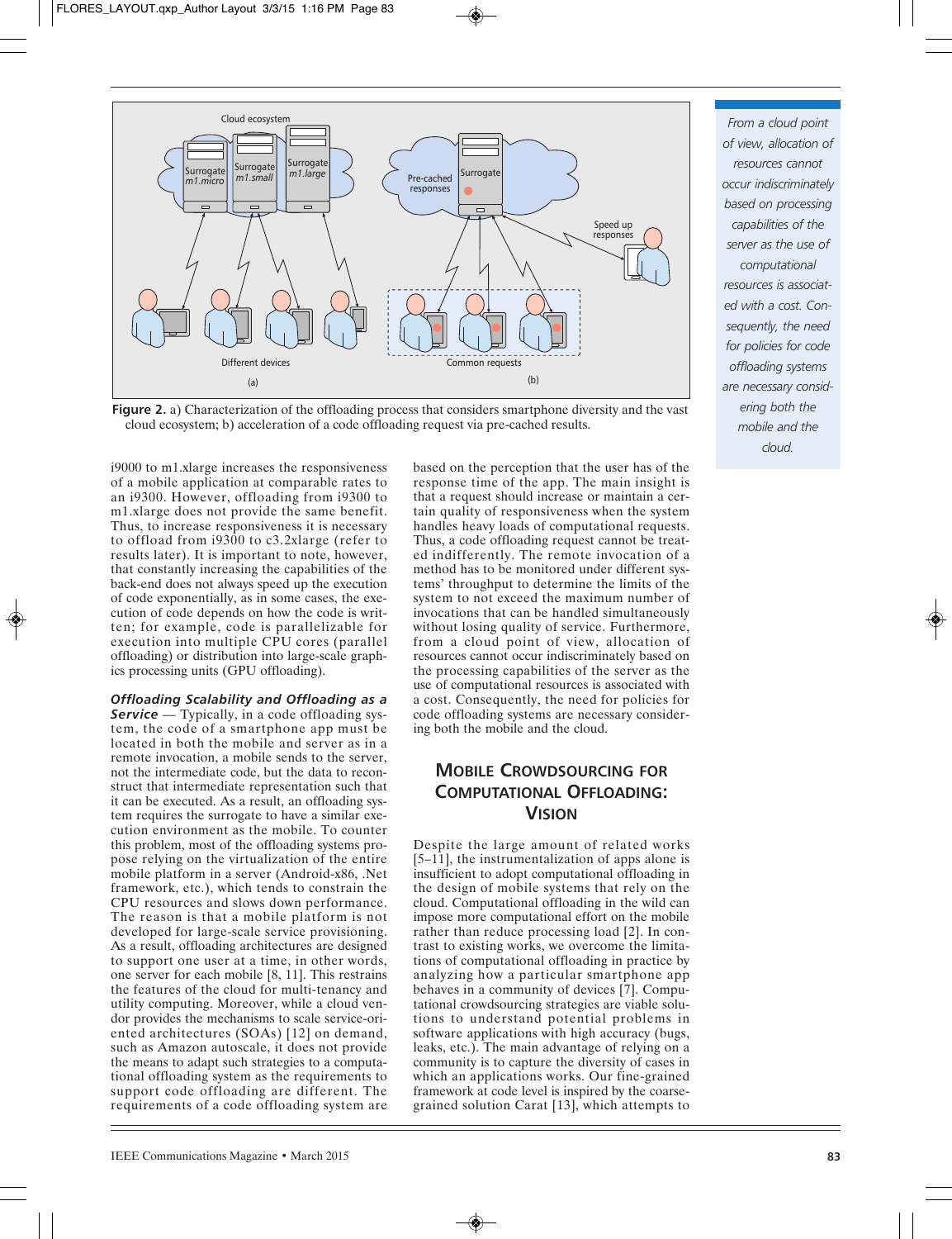

**Figure 3.** Smartphone apps that depict higher energy drain.

find energy bugs and hogs in mobile apps. Carat analyzes big repositories of data that depict the runtime behavior of a mobile app in order to find anomalies that can turn into customized recommendations for preferable configurations, (e.g., apps to kill) the mobile user can apply to make the battery life of his/her device longer

We believe that in the same way Carat detects energy anomalies, it is possible to determine the conditions or configurations for offloading smartphone applications. For instance, by applying the Carat method [13] over a subset of data  $(\approx 328,000$  apps), we can get an idea about what is a resource-intensive app. Based on this data, which is collected in a real life deployment, we develop several case studies to motivate the viability and applicability of our approach. The subset contains for each app the expected percentage of energy drain. The Carat method consists of determining the energy drain distribution of a particular app, and then comparing it with the average energy drain distribution of other apps running in the device. The key insight of the method is to determine the possible overlap between application energy distributions in order to detect anomalies in application energy usage.

By analyzing apps' categories and specific purposes, we develop four case studies, which consist of face manipulation, games, puzzles, and chess. Figure 3 shows the results of the case studies. For each case, we extract a group from the subset of apps, where each app in a group is different from the rest. The four groups consist of about 550 face manipulation apps, about 7805 game apps, about 717 puzzle apps, and about 166 chess apps. Each group is compared to the average energy drain of the subset, which excludes its energy drain. From the results, we can observe that around 43.84 percent, 44.56 percent, 42.75 percent, and 33 percent of apps implement computational operations that require higher energy drain than normal, which is a significant number of apps. As consequence, computational offloading is required (e.g., customized alarm) to overcome the extra overhead introduced by the apps when showing resourceintensive behavior.

Generally speaking, higher granularity data is able to provide insights about the right conditions of these apps to offload to the cloud. However, beyond equipping the apps with computational offloading, this requires the mechanisms to be instrumentalized with the ability to record their own local/remote execution, such that we can capture more specific details about what induces the code to become resource-intensive and the runtime behavior of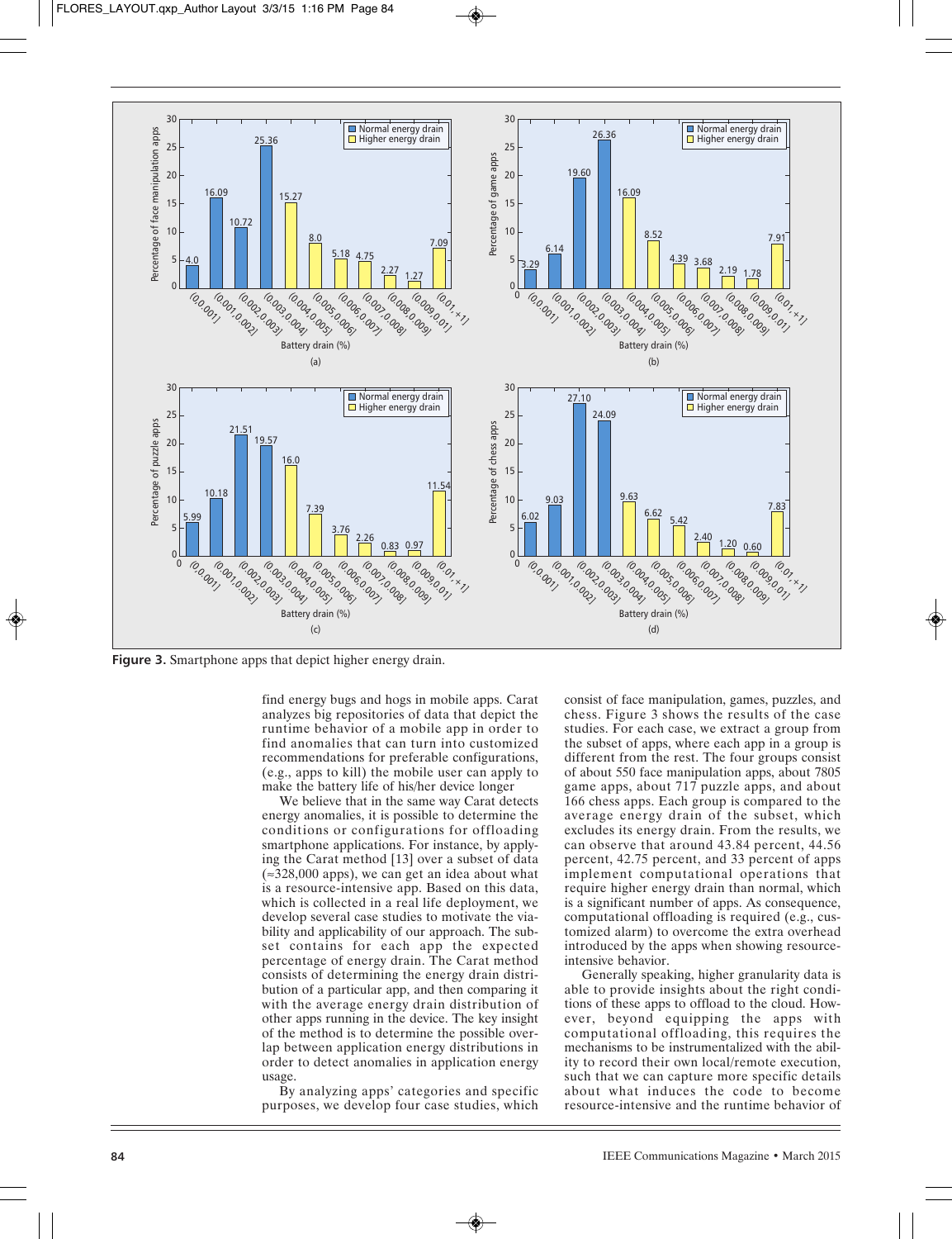the code in the device/surrogate. Thus, it is reasonable that the characterization of the computational offloading process can be modeled through a community of devices, such that by taking advantage of the huge amount of devices that connect to cloud, it can be possible to foster a more effective offloading strategy for smartphones.

Implicit crowdsourcing that does not need incentives, but rather is extrapolated from application usage, can be used to collect history traces of the computational offloading process across the entire system. Traces can be analyzed using cloud analysis features to extract the characterization. The purpose of the characterization is to define the effect of remote code execution in different conditions and configurations, where a condition depicts the interaction aspects of the user with the mobile (e.g., available memory and CPU, input variability), and a configuration represents the state of the components of the systems (bandwidth size, capacity of the cloud-surrogate, performance metrics of the mobile/back-end, etc.). In this manner, we can find out the most accurate configurations (what to offload) for a specific application in a particular device based on multiple criteria, such as type of surrogate (where to offload) and conditions of the system (when to offload). Additionally, it can be possible to determine offloading plans (how to offload) that enable the device to schedule code offloading operations (e.g., computational parallelization of code).

Furthermore, the characterization can also be utilized to identify reusable results. A reusable result is a portion of code that is commonly offloaded by multiple devices. These results can be cached in the cloud to respond to duplicate offloading requests from other devices. Logically, this accelerates the offloading process as the surrogate avoids the invocation time of the request. We envision that as part of the characterization process, pre-cached functionality from the entire mobile application can be requested on demand, as depicted in Fig. 2b. In this manner, our cloud assistance approach delivers a system in which the cloud is the expert, and mobile devices ask the cloud for its expertise.

# **EVALUATION AND RESULTS**

The binding between computational cloud services (Amazon EC2, Microsoft Azure, etc.) and smartphones is proven to be feasible with the latest technologies [5, 6, 9] (Android, Windows Phone, etc.), mostly because virtualization technologies and their synchronization primitives enable mobiles' transparent migration and remote invocation of code. In this section, we evaluate our ideas about equipping the offloading architectures with cloud assistance (analytics and stratified features) and support on demand (multi-tenancy). We conduct experiments using our own code offloading framework [10]. Our goal is to demonstrate the most significant insights about how code offloading is enhanced with data captured by a community of devices. In the evaluation, as clients we used a Samsung Galaxy S3 (i9300), Samsung Galaxy S2 (i9100), and Samsung Nexus (i9250), and as a surrogate;

we used a nearby local computer (64-bit, 2.3 GHz Intel® Core™, 8 GB of memory), generalpurpose servers (instances m1.small, m1.medium, m1.large, m1.xlarge), and a compute optimize instance (c3.2xlarge) from Amazon EC2.1 To measure the energy consumed by the mobile in our offloading experiments we relied on the Mobile Device Power Monitor.2

## **CODE OFFLOADING FRAMEWORK**

Our framework enables the mobile applications to offload code at the method level using Java reflection. The framework follows a client-server model, where the client is located at the mobile and the server is located in the cloud. One mobile subscribes to one server, and a server can handle multiple devices. The framework is equipped with the mechanisms to record the offloading process at different levels of the architecture, such that offloading traces can be gathered from the devices that connect to the cloud. The mobile implements an automated mechanism that profiles code based on the information defined in a JSON schema. The schema is created at the cloud by analyzing the traces of the offloading process and defines the code to be offloaded from different points of view (e.g., *what*, *when*, *where*, and *how*). Each point describes the attributes a smartphone app must meet in order to offload; for instance, *what* defines the name of the candidate methods, *when* describes the informational thresholds the device must detect (e.g., latency), *where* defines the type of server in which the code has to be offloaded (e.g., server of type m1.small), and *how* introduces an execution plan for the code (e.g., parallelize the code into *n* processes). Additionally, other points of view can be introduced (e.g., user's location). However, this requires exploitation of code execution patterns from the community (e.g., pre-cache results based on location).

The characterization is sent to the mobile asynchronously using push notification technologies. Evidently, the use of crowdsourcing also implies solving the scalability problem of the cloud surrogate. Since its only purpose is to execute code, we think that the virtualization of the entire mobile platform in a server is unnecessary as it wastes CPU resources, and is counterproductive as it slows down performance. Thus, in our system, we avoid such virtualization approach, and instead rely on a low-level compiler, which was extracted from the mobile platform (Android) and built straight in the host operating system of the server. The compiler is built by downloading and compiling the source code of Android Open Source Project (AOSP)3 over the server to target an x86 server architecture. In this manner, the framework takes advantage of the server at full capacity, which means that the surrogate is released from the limitations imposed by the mobile operating system, such as activating multiple instances from the same , and executing multiple applications concurrently, among others.

Furthermore, our framework implements an auto scaling mechanism that allows the server to scale horizontally in the cloud. Figure 4 depicts how the scaling process occurs. The framework

*We envision that as a part of the characterization process, pre-cached functionality from the entire mobile application can be requested on demand. In this manner, our cloud assistance approach delivers a system where the cloud is the expert and mobile devices ask the cloud for its expertise.*

http://aws.amazon.com/ec 2/instance-types/

http://www.msoon.com/L abEquipment/Power-Monitor/

1

2

<sup>3</sup>

http://source.android.com/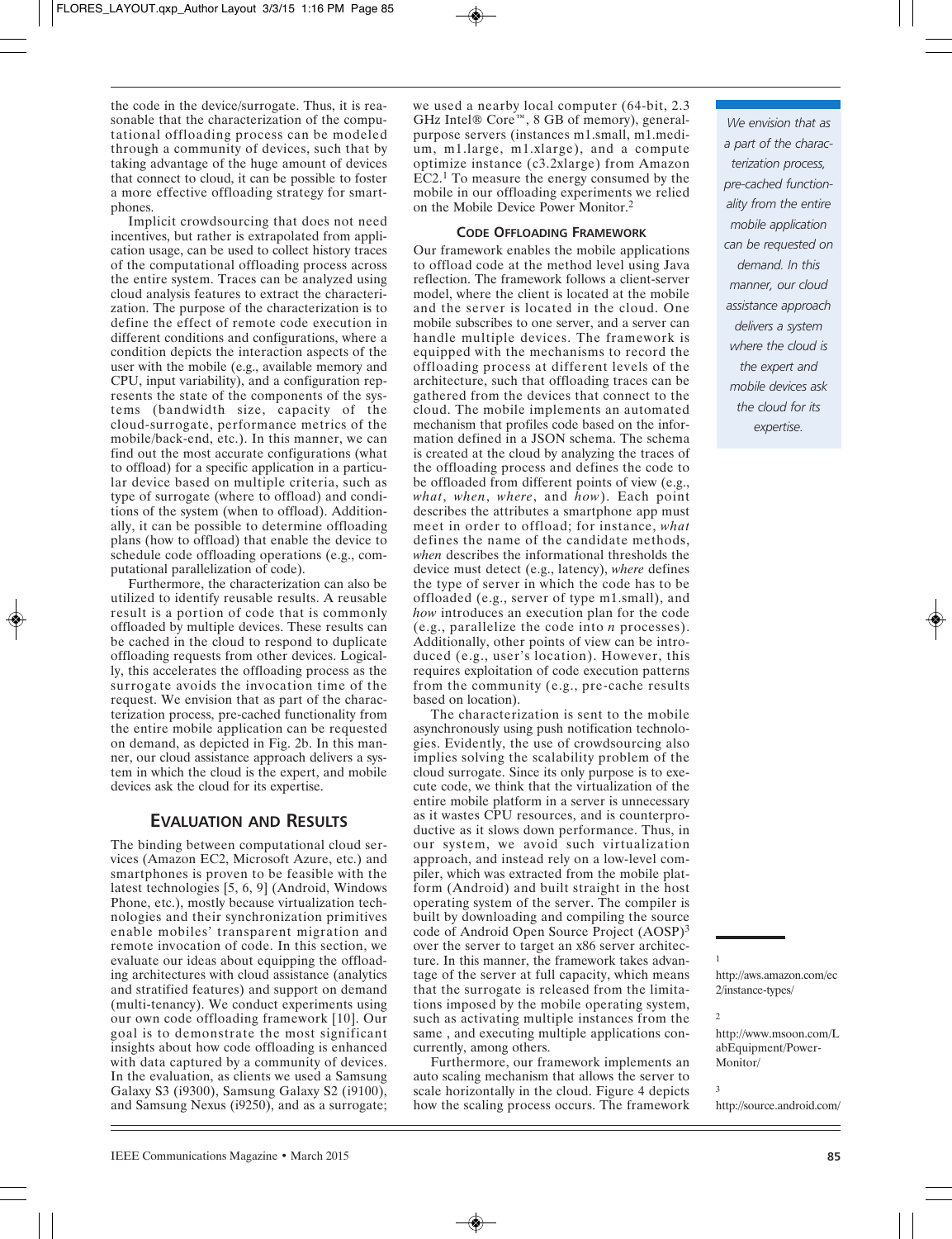

**Figure 4.** Representation of a cloud-based surrogate supporting multi-tenancy for code offloading.

implements a performance-based mechanism that monitors the utilization of CPU of the server, such that when a server is handling multiple offloading requests (1) and the CPU utilization is too high for method invocation (2), another server is created (3). In this process, the load of the subscribers is split between the available servers (4). The servers are in charge of updating the information of their subscribers via push notification.

#### **RESULTS**

To demonstrate that the analytic properties of the cloud beyond service provisioning enhance the offloading process, we develop a use case based on the results of puzzle apps presented in a previous section and analyze the effects of offloading an NQueens algorithm from the smartphone to cloud. The aim of the algorithm is to calculate how to place *n* queens on an  $n \times$ *n* chessboard. It uses backtracking with pruning to calculate all the solutions. The motivation of using this algorithm lies in its inherent characteristics to turn into a resource-intensive operation based on a normal user's interaction (play time). Definitely, we could rely on other uses cases, such as image or video processing (e.g., face recognition), to strongly emphasize the need for going cloud-aware. However, we believe that the applicability of code offloading beyond obvious use cases is possible, but it requires a priori knowledge about the possible executions of a mobile application. Of course, the knowledge should cover the effect of local and remote execution to assess multiple trade-offs.

Figure 5a shows the execution of NQueens with  $n = 13$  in various cases, locally and remotely. Under the assumption that the same code can be offloaded multiple times by a smartphone app running in a particular or different devices, a code offloading request can be generic enough, such that its result can be reused in future invocations by other devices. In other words, the cloud can allocate an extended cache to store reusable results. We assumed that the NQueens is offloaded multiple times by a crowd of i9300, such that our framework identifies the request as a common offloading operation. A computational task offloaded to the cloud is serializable. Thus, it is possible to calculate for each request a MessageDigest key based on a standard checksum (e.g., a SHA-1 checksum) in order to uniquely identify each request. By collecting and clustering all the checksums of the requests using DBSCAN, it is able to find all the generic requests offloaded by a community of devices. By this approach, the result of a previous remote method invocation is pre-cached in the cloud. The diagram also shows the total offloading time of the pre-cached result. Based on the diagram, we can observe that the offloading process obtains further acceleration as the invocation time in the server is avoided. Arguably, the offloading result could be stored temporally in the cache of the device. However, the limited space of the cache in the device is unsuitable for long-term reuse. Clearly, the cache can be increased, but a cache that is too large can cause out-of-memory exceptions and leave the mobile application with little memory to work. In parallel, Fig. 5b shows the energy consumed by the mobile device in each of the previous cases. Since the acceleration of the offloading process influences the effort required by the mobile to execute the code, the faster the time to execute the code, the less computational effort is required to maintain an active communication channel to remote resources. Of course, this is certain when the code invocation requires a long execution time.

Finally, Fig. 5a also compares how the algorithm is processed by different smartphones and multiple servers of the cloud ecosystem in terms of response time. The diagram includes the communication latency, invocation, and synchronization time of the code. From the diagram, we can see that the latest mobile technologies are computationally comparable with some servers in Amazon's cloud such as m1.large and m1.xlarge. Moreover, we can visualize that the utility computing features of the cloud are critical in the decision of *where to offload*. While the latency in communication cannot be controlled, the total time of the invocation can decrease by adjusting the trade-off between utilization price and computational capabilities of the server. As a consequence, the characterization of an offloading operation is associated with multiple levels of enhancement. In this case, i9300 should offload smartly to m1.xlarge or c3.2xlarge to obtain maximum benefits. Clearly, the characterization is not obvious for the devices or the architecture in general. The characterization is a process computationally exhaustive and long-term for a single device, and to an even greater extent if we consider specific mobile applications. Thus, crowdsourcing can be utilized to capture information that can be transformed into knowledge to assist in the offloading process.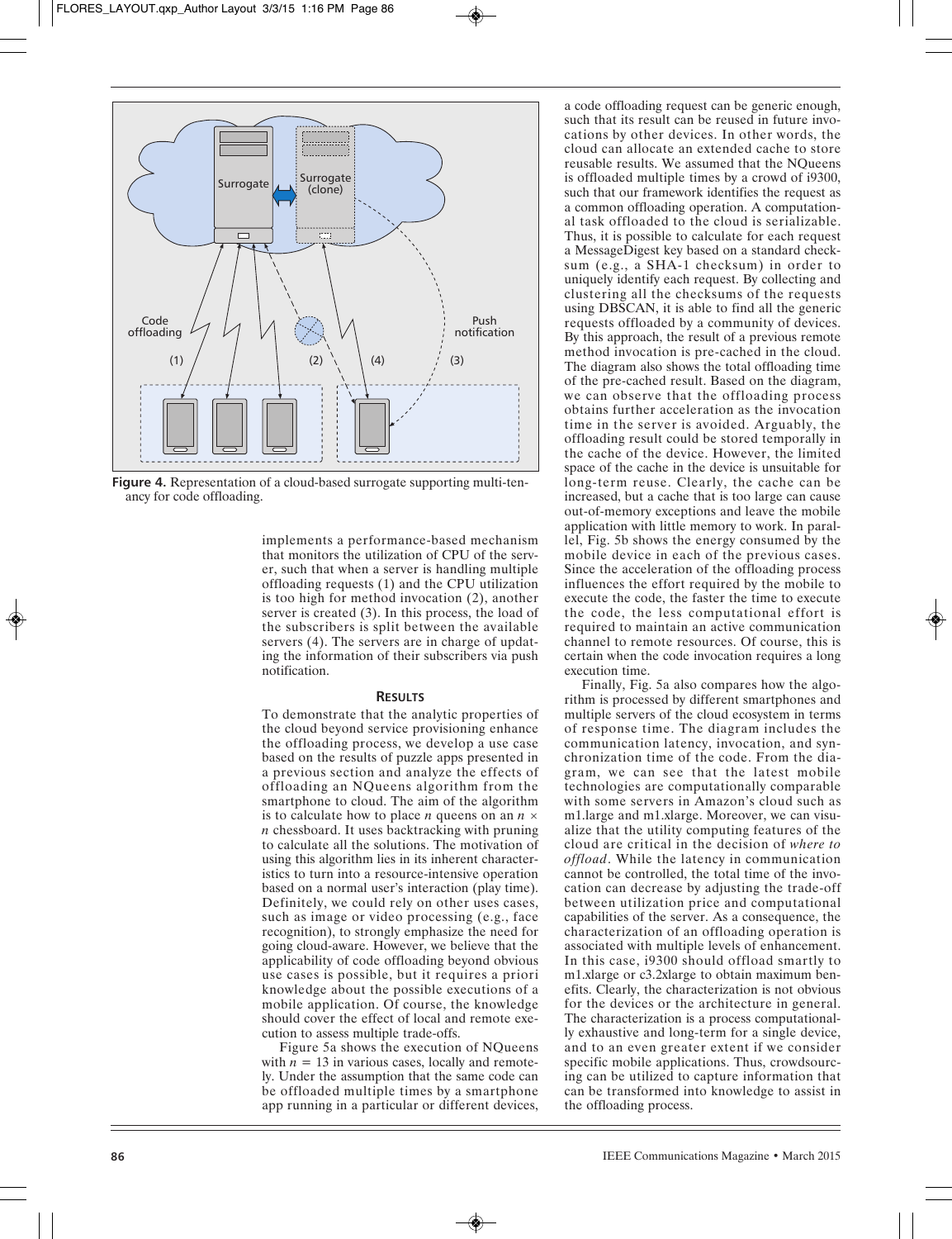

**Figure 5.** a) Acceleration gains that can be achieved by caching offloading results in terms of response time; b) energy consumed in each offloading case (local, remote, and pre-cached).

#### **DISCUSSION**

As with any other crowdsourcing solution, our strategy becomes gradually more effective as data is being collected to understand the offloading process for a particular mobile application. However, initially, the advantages of our framework lie in the ability to consider many parameters from different perspectives in the inference process that determines when to offload. Once cloud assistance is available, the advantages of our framework take place, such that a computational request can speed up the performance of a smartphone app up to  $10\times$ , and up to  $30\times$ using pre-cached functionality. This acceleration is variable as it is proportional to the actual time required to execute the computational task. We believe that the assistance in the offloading process can be improved further by analyzing different aspects of the architecture at multiple levels of granularity [13]. The benchmarking (support for multi-tenancy) of the framework is left as future work since it cannot be shown with simple insights, but instead requires large-scale detailed analysis.

# **CONCLUSIONS AND FUTURE DIRECTIONS**

The bridging of the mobile and the cloud has led to rethinking the binding mechanisms that enable the cloud to be exploited for the benefit of the handset. Code offloading is a key technique in augmenting the computational capabilities available for mobile applications with elastic cloud resources. However, the sustainability of the technique in practice is an open issue. In this article, we explore the challenges for code offloading from a systemic point of view and identify the key limitations that prevent the adoption of code offloading. We evaluate a number of proposed design strategies to overcome these limitations by using our own code offloading framework. The source code used in the experiments is available as open source in

GitHub.4 Our study highlights new directions for the design of future mobile architectures supported by cloud computing. Essentially, our work proposes the use of data analytics over offloading history captured by a community of devices in order to enrich the context of the device to offload to the cloud without inducing a counterproductive outcome for the mobile. Moreover, data analytics can also empower the offloading architectures with adaptive features that respond to the behavior of code during runtime, such as quality of experience based on code acceleration in different cloud servers, pre-cache functionality of the apps, auto scaling according to code execution, and so on.

### ACKNOWLEDGMENT

We want to thank to Eemil Lagerspetz for his valuable assistance and suggestions. The authors also thank the anonymous reviewers for their insightful comments. This research was supported by European Social Fund's Doctoral Studies and Internationalization Programme DoRa, which is carried out by Foundation Archimedes.

#### **REFERENCES**

- [1] M. Satyanarayanan *et al.*, "The Case for Vm-Based Cloudlets in Mobile Computing," *IEEE Pervasive Computing*, vol. 8, no. 4, 2009, , pp. 14–23.
- [2] M. V. Barbera *et al.*, "Mobile Offloading in the Wild: Findings and Lessons Learned through a Real-Life Experiment with a New Cloud-Aware System," *Proc. IEEE INFOCOM 2014*, Toronto, Canada, Apr. 27–May 2, 2014.
- [3] P. Bahl *et al.*, "Advancing the State of Mobile Cloud Computing," *Proc. ACM MobiSys Workshop 2012*, Low Wood Bay, Lake District, U.K., June 25–29, 2012.
- [4] K. Kumar and Y.-H. Lu, "Cloud Computing for Mobile Users: Can Offloading Computation Save Energy?," *Comp. Mag.* vol. 43, no. 4, 2010, pp. 51–56.
- [5] E. Cuervo *et al.*, "Maui: Making Smartphones Last Longer with Code Offload," *Proc. ACM MobiSys 2010*, San Francisco, CA, June 15–18, 2010.
- [6] B.-G. Chun *et al.*, "Clonecloud: Elastic Execution between Mobile Device and Cloud," *Proc. ACM EuroSys 2011*, Salzburg, Austria, Apr. 10–13, 2011.
- H. Flores and S. Srirama, "Mobile Code Offloading: Should It Be a Local Decision or Global Inference?," *Proc. ACM MobiSys 2013*, Taipei, Taiwan, June 25–28, 2013.

<sup>4</sup> https://github.com/ huberflores/NQueensCodeOffloading